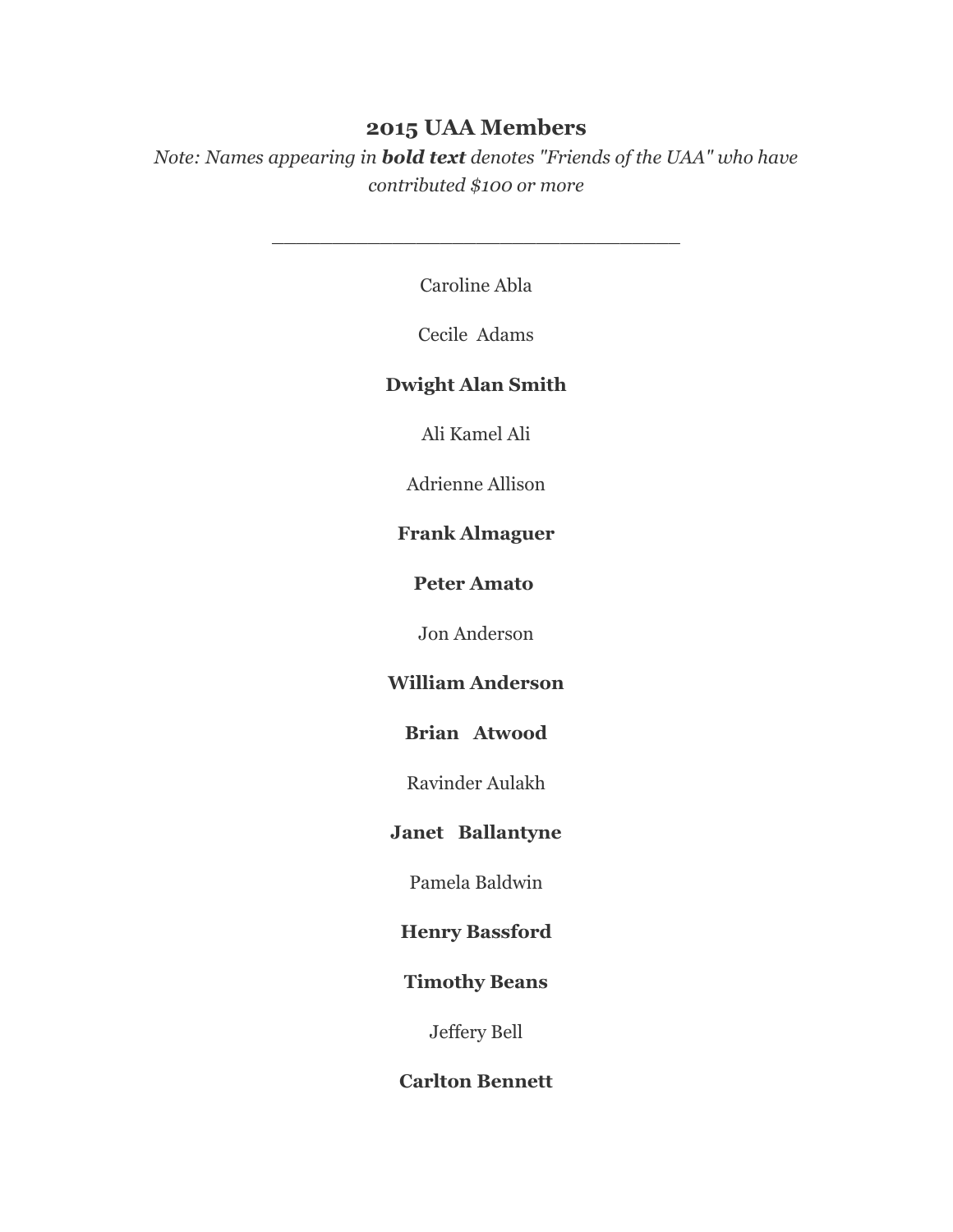# **Alan Berg**

Bob Berg

Timothy Bertotti

Stark Biddle

Katherine Blakeslee

Dianne Blane

Gretchen Bloom

## **Peter Bloom**

# **Morrie Blumberg**

Gerard Bowers

Peter Boynton

### **James Brady**

Pushkar Brahmbhatt

Jennifer Bremer

### **Donald Brown**

Kate Bunting

Ed Butler

### **Malcolm Butler**

### **Tish Butler**

Juan Buttari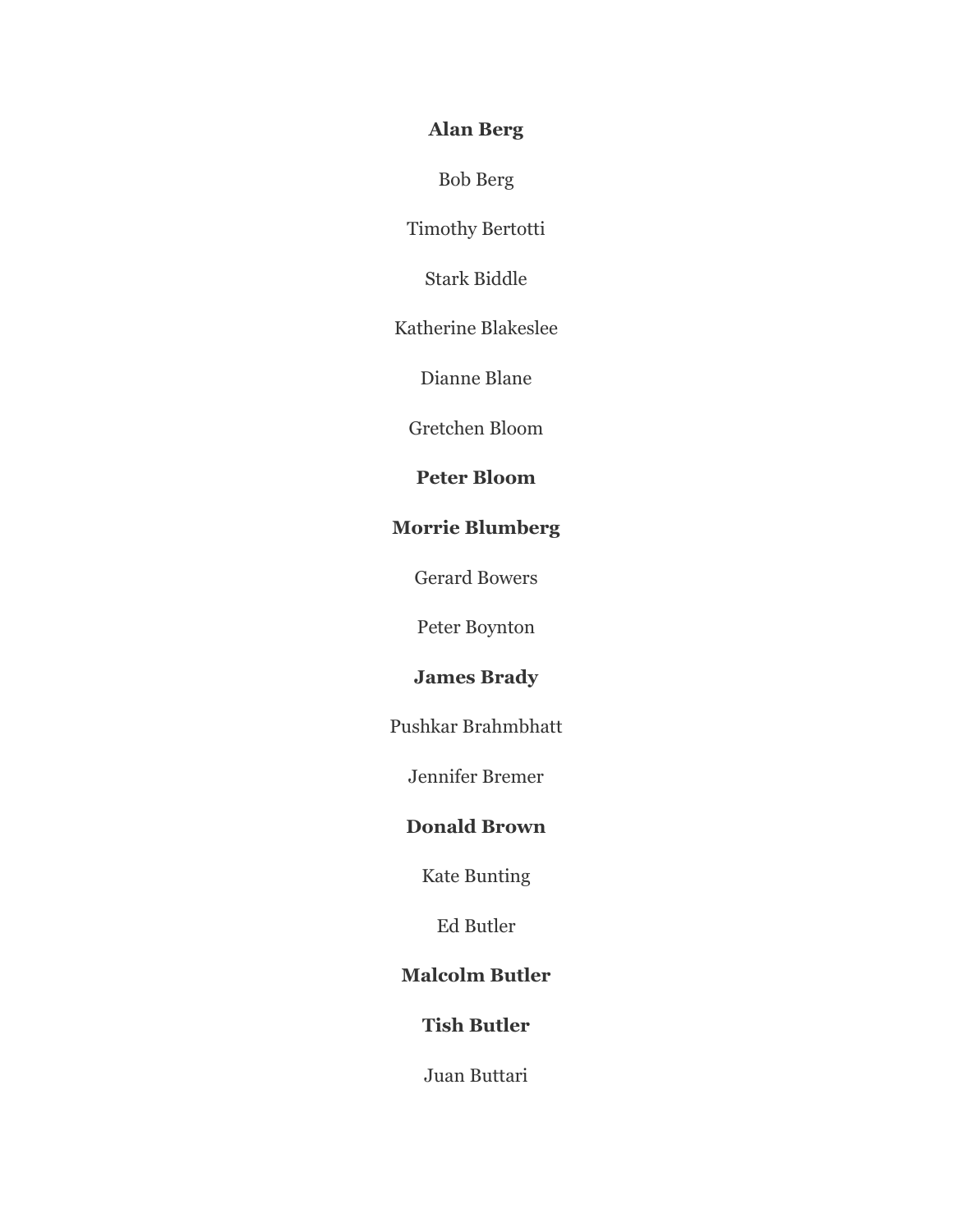## **Richard Byess**

Kerry Byrnes

Lucie Cantsilieris

### **Margaret Carpenter**

Carol Carpenter-Yaman

## **Elizabeth Carter**

John Champagne

Dennis Chandler

# **Edwin Chapman**

Robert Chase

Eric Chetwynd

## **David Cohen**

Julius Coles

Jonathan Conly

Lewis Conner

Kathleen Conroy

Colette Cowey

David Cowles

**Leslie Curtin**

**Owen Cylke**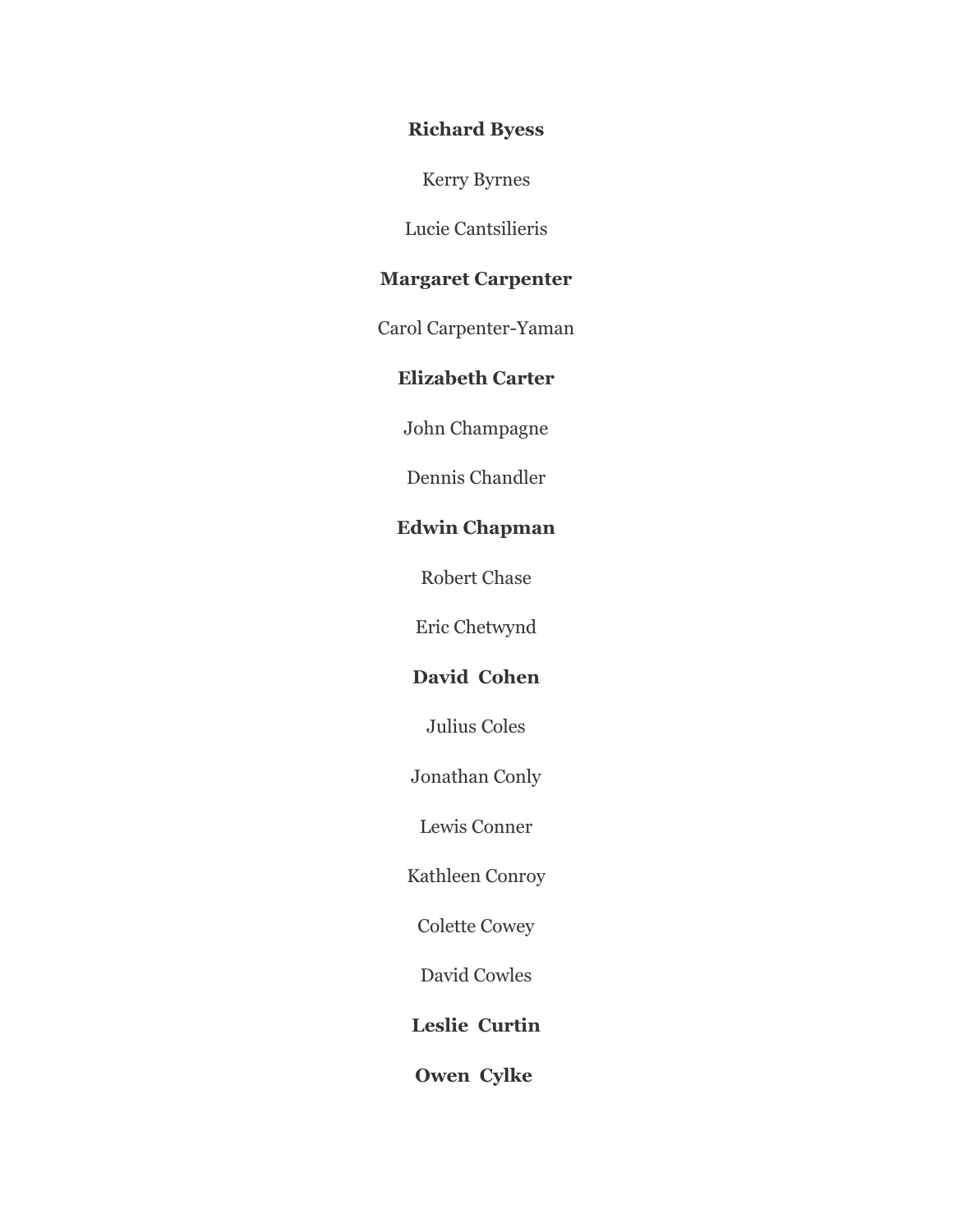**Carol Dabbs**

**Robert Dakan**

Anne Dammarell

## **Oliver Davidson**

**Michael Deal**

**Leslie Dean**

George Deikun

James Dempsey

Regina Dennis

## **Rose marie Depp**

# **Carl Derrick**

Paul Deuster

William Douglass

Calista Downey

Lance Downing

Jason DuPont

Frederick E Gilbert

**B Loc Eckersley**

**David Eckerson**

## **Joan Wolfe Edelman**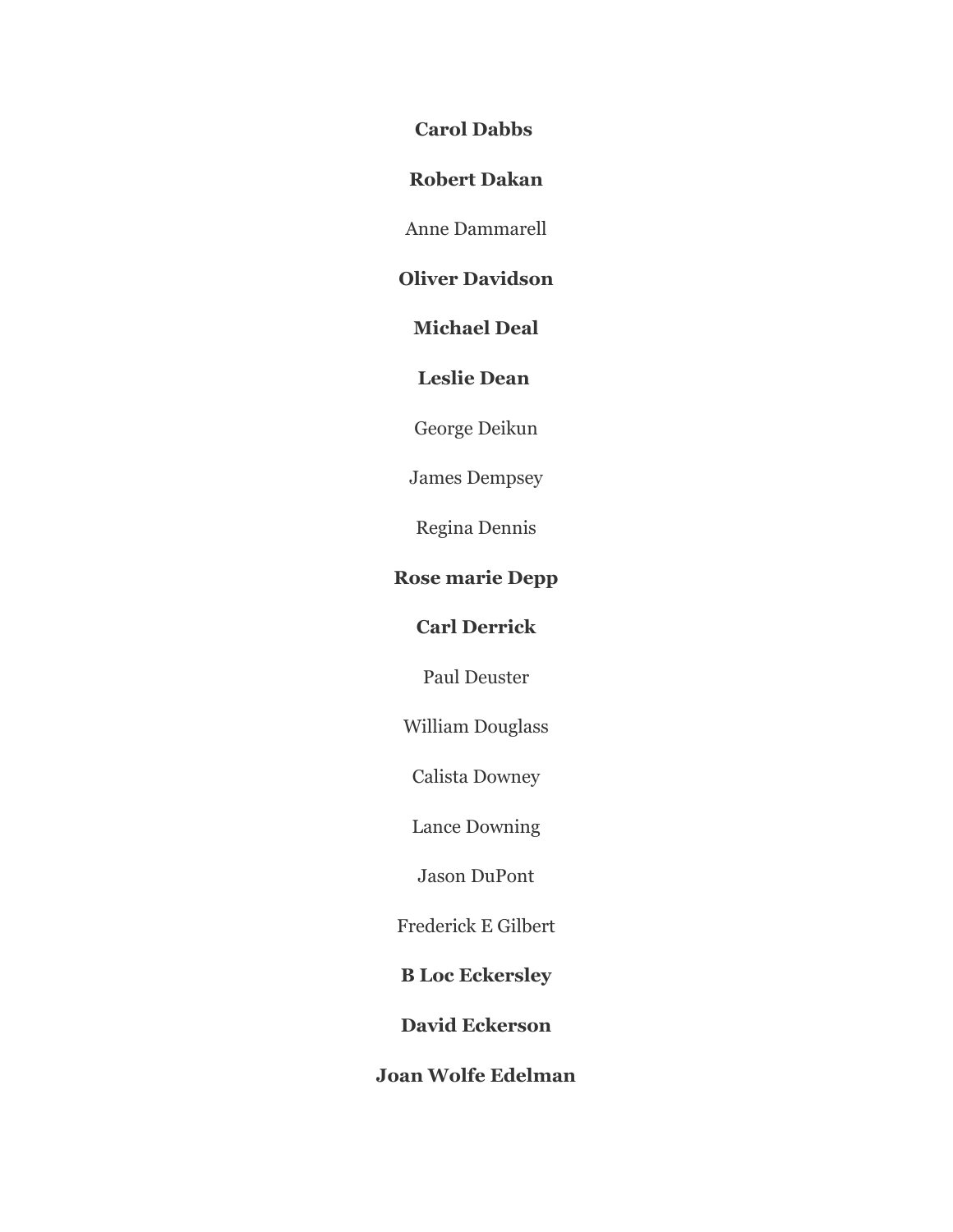### **Paul Ehmer**

Will Elliott

Sharon Epstein

# **John Eriksson**

David Esch. C

Kenneth Farr

### **Curtis Farrar**

## **Paula Feeney**

Lloyd Feinberg

# **Allen Fleming**

Alan Foose

James Fox

### **Thomas Fox**

## **David Garms**

# **William Garvelink**

Philip Gary

Jose Garzon

James Gaughran

## **Cindy Gersony**

Dale Gibb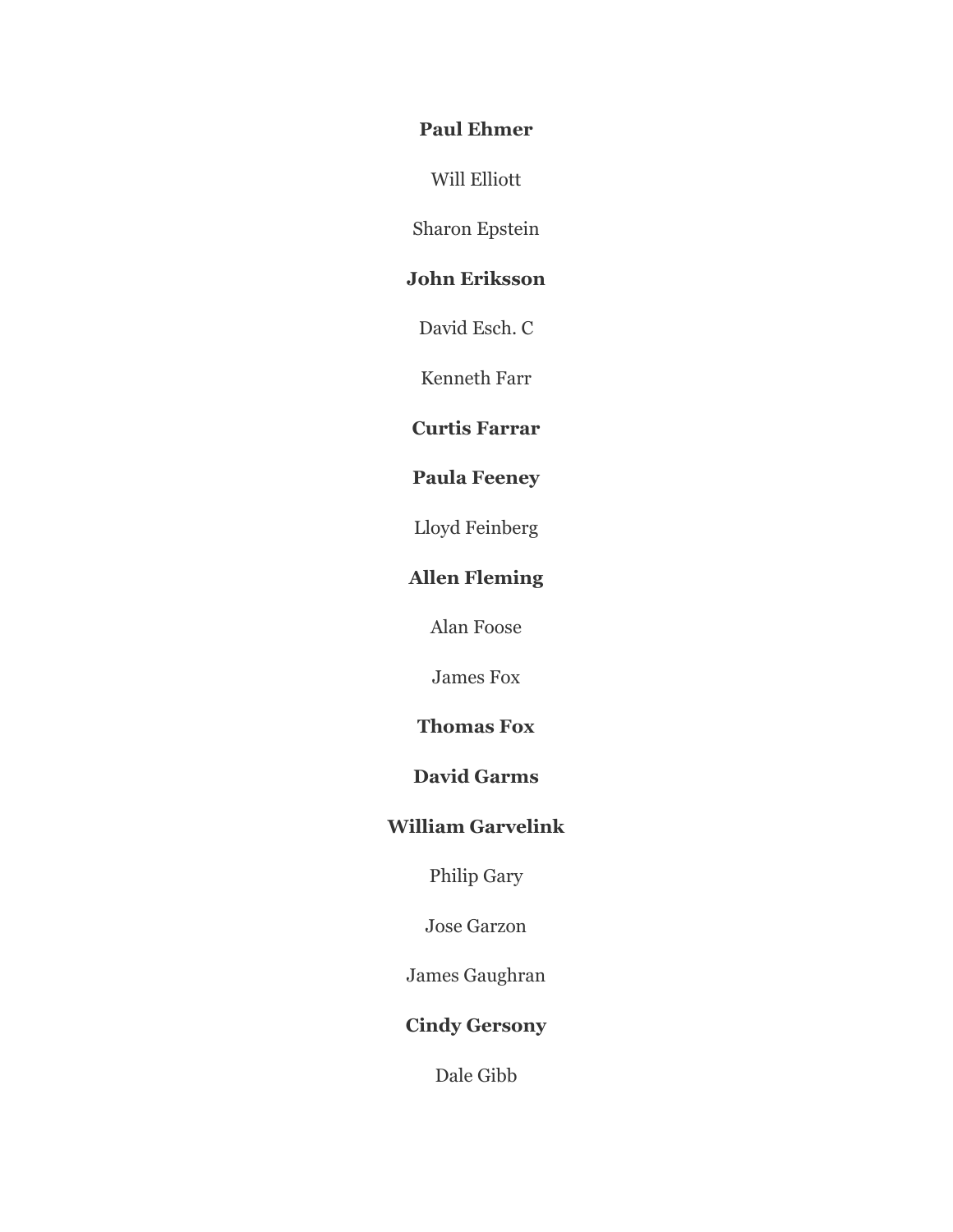Stephen Giddings

Judith Gilmore

## **Paula Goddard**

James Goggin

## **James Govan**

Ned Greeley

Andrew Green

## **Linda Gregory**

Jeffrey Grieco

Carol Grigsby

# **Kelly Kammerer**

John Hamilton

# **Howard Handler**

John Harbeson

Frank Hardy Denton

John Hatch

## **John Heard**

Jack Heller

## **George Hill**

# **Michael Hirsch**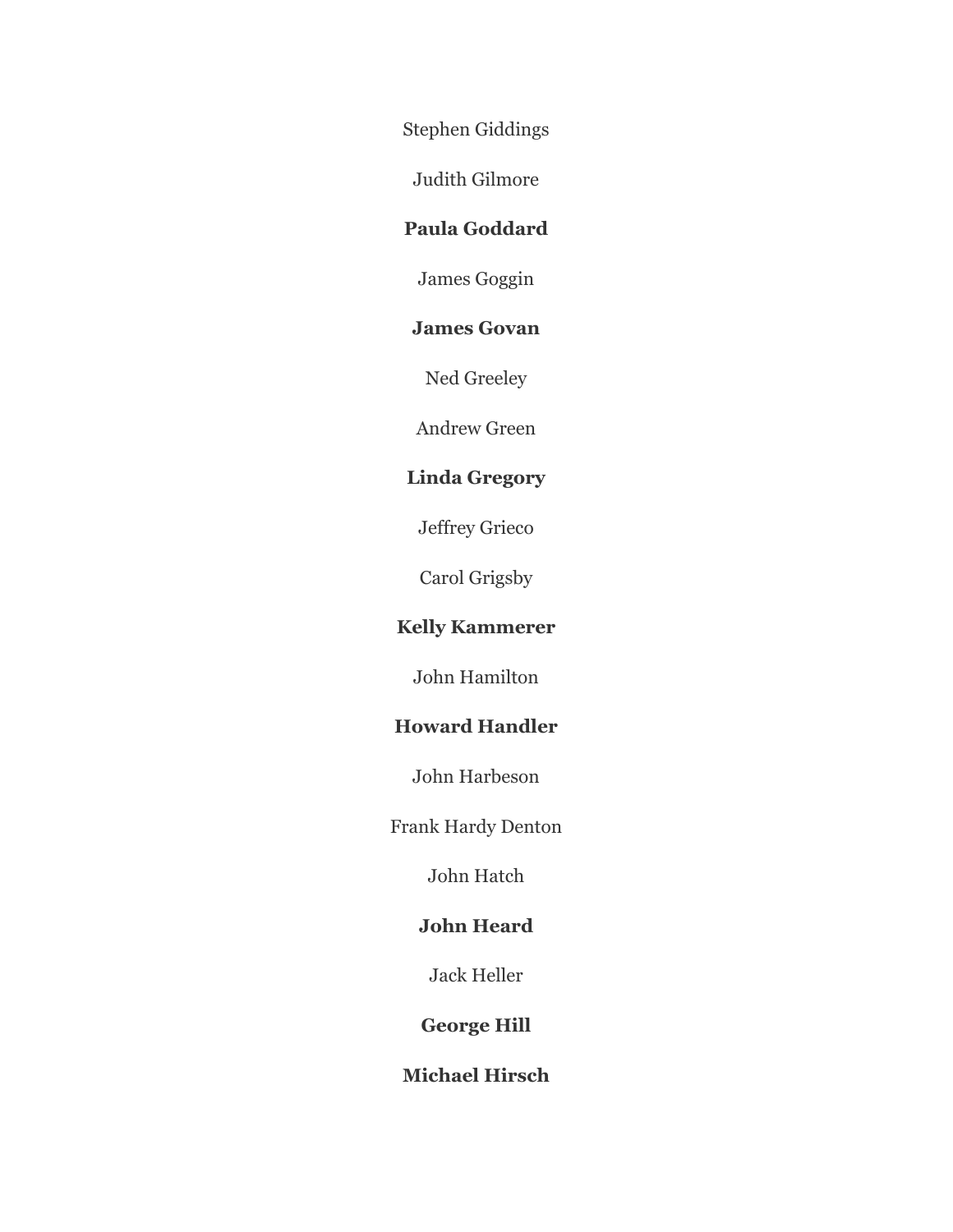John Holley

Paul Holmes

# **Mary Huntington**

Gary Imhoff

George Ingram

Thomas Irvin

Paul Isenman

### **Gilbert Jackson**

David Jessee

John Johns

William Johnson

Jerry Jordan

### **Robert Jordan**

Illona K Countryman

# **Buddy K Dodson**

**Kerry Kammerer**

**James Kelly**

**Erna Kerst**

**Michael Kerst**

Mary Kilgour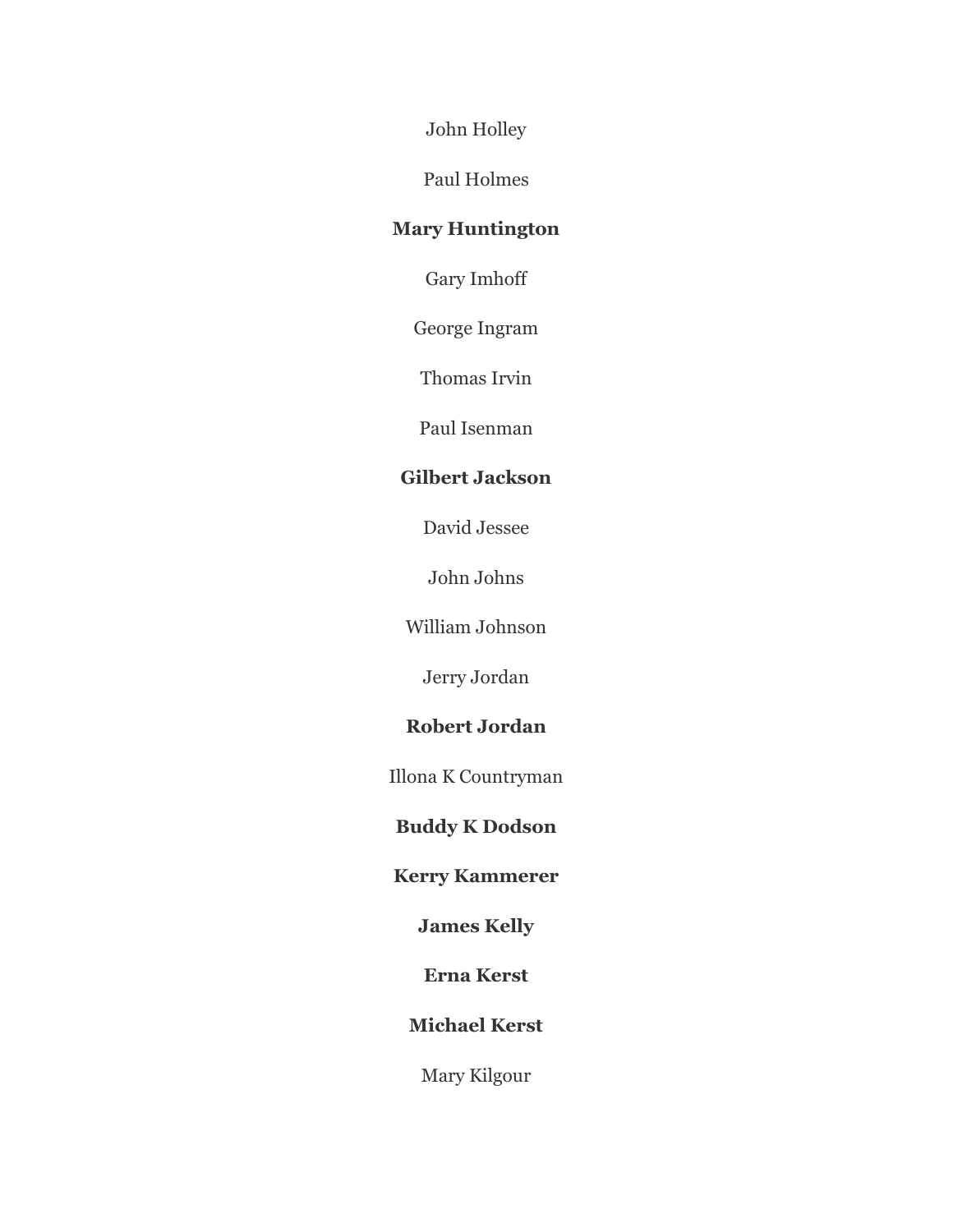## **Peter Kimm**

Raymond King

Michael Kitay

Stephen Klein

Jim Kunder

Brad Langmaid

### **Kenneth Lanza**

Joan LaRosa

Mary Lee McIntyre

# **Carl Leonard**

Ronald Levin

## **Maureen Lewis**

Ann Lion

Charles Llewellyn

Kristin Loken

## **Joseph Lombardo**

Princeton Lyman

Shane MacCarthy

Margaret Maes

# **Jeffery Malick**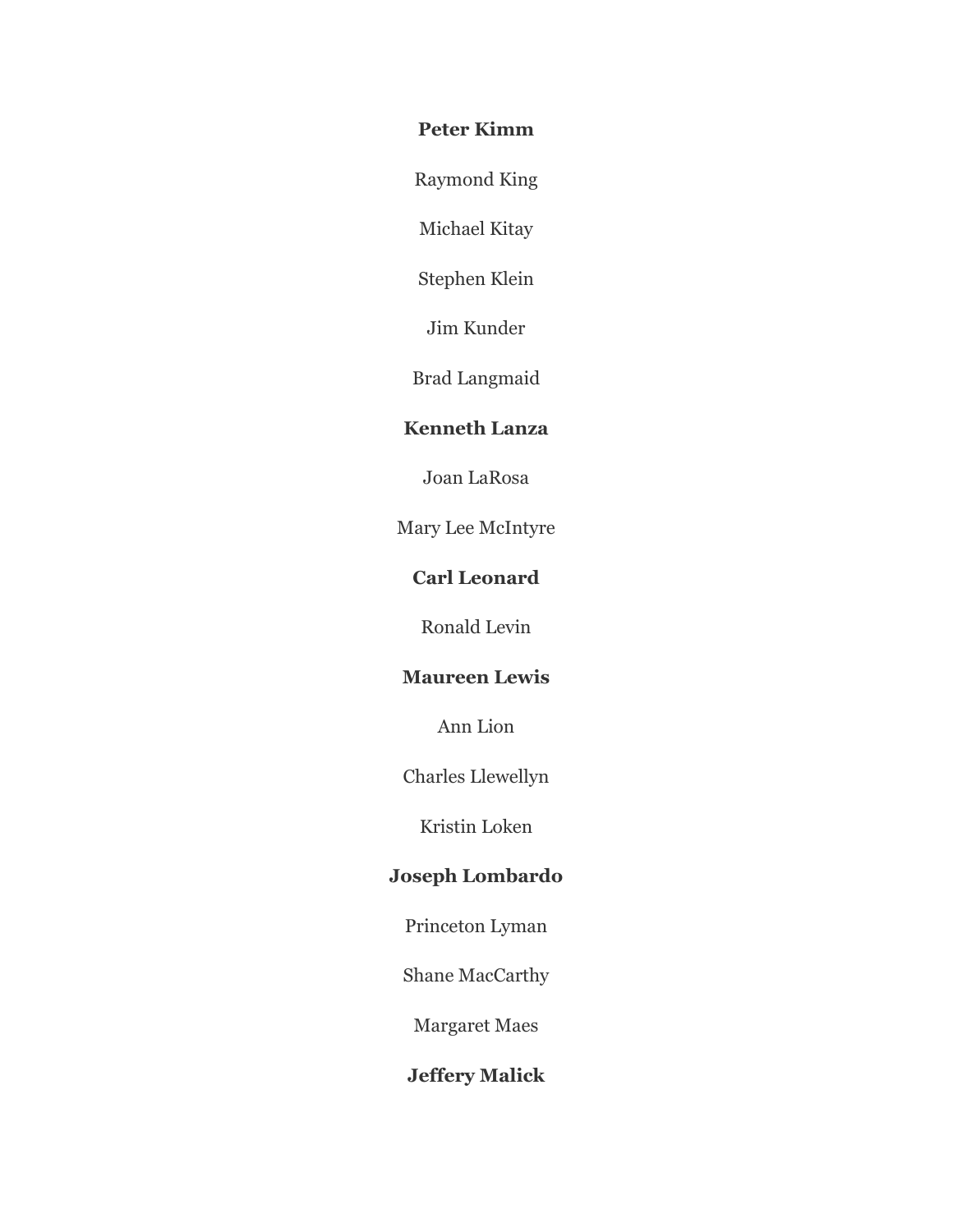Raymond Malley

Pamela Mandel

# **Raymond Martin**

Richard Martin

Patricia Matheson

Robert Maushammer

Robert McColaugh

Christopher McDermott

Mike McGahuey

## **Richard McLaughlin**

Robert Meriweather

Gary Merritt

## **James H. Michel**

Frank Miller

Herbert Miller

Franklyn Moore

Andrew Morehead

Kevin Mullally

Duane Muller

Paul Mulligan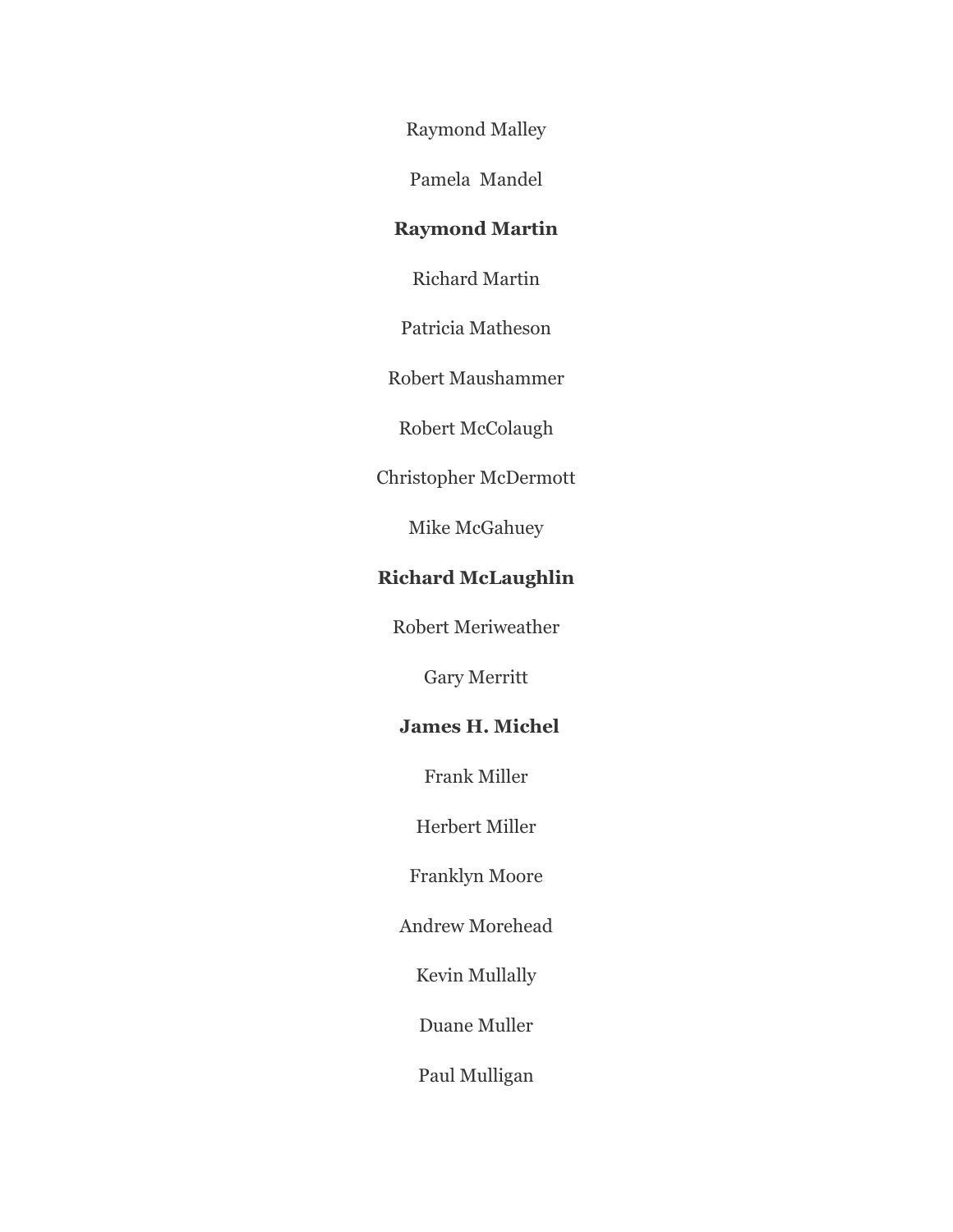Don Muncy

Gerald L Nell

Margaret Neuse

Thomas Nicastro

Sharon Nichols

## **James Norris**

Mary Norris

Christopher ODonnell

Diana Ohlbaum

Steven Orr

David Ostermeyer

## **Marianne O'Sullivan**

### **Robert Otto**

Norma Parker

# **Carol Peasley**

Chris Perine

Harry Petrequin

### **Viviann Pettersson**

**John Pielemeier**

**Nancy Pielemeier**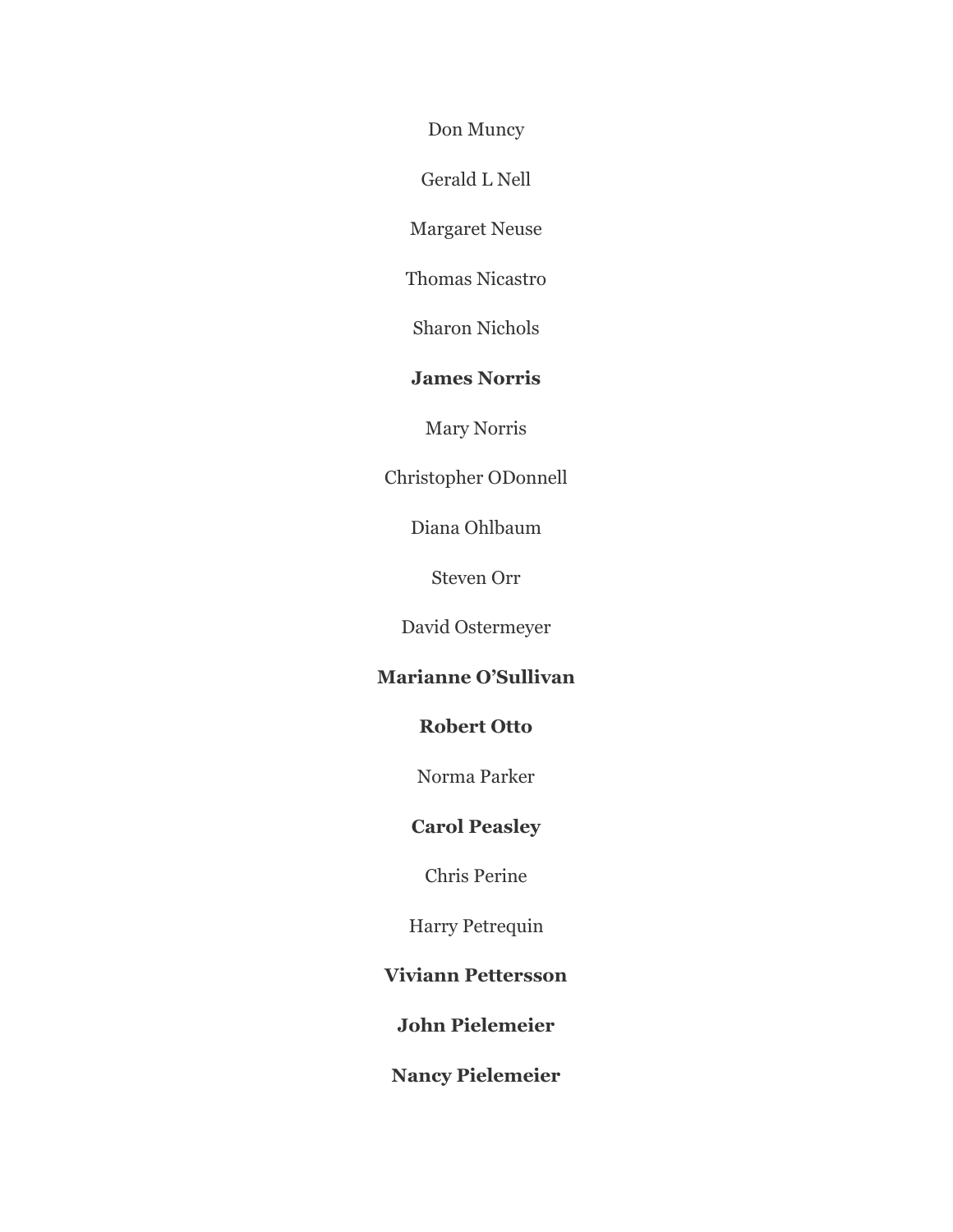## **Donald Pressley**

Carl Pryor

Anthony Raneses

# **Sam & Julie Rea**

## **Michael Reardon**

Allan Reed

Tim Resch

Ronald Ridker

Thomas Rishoi

# **Ernest Rojas**

Irving Rosenthal

Jerold Rubin

# **Ludwig Rudel**

Ron Ruybal

Joseph Ryan

Georgia Sambunaris

Rumu Sarkar

Alexander Sarkisov

# **Marilyn Schmidt**

Kian Schuerman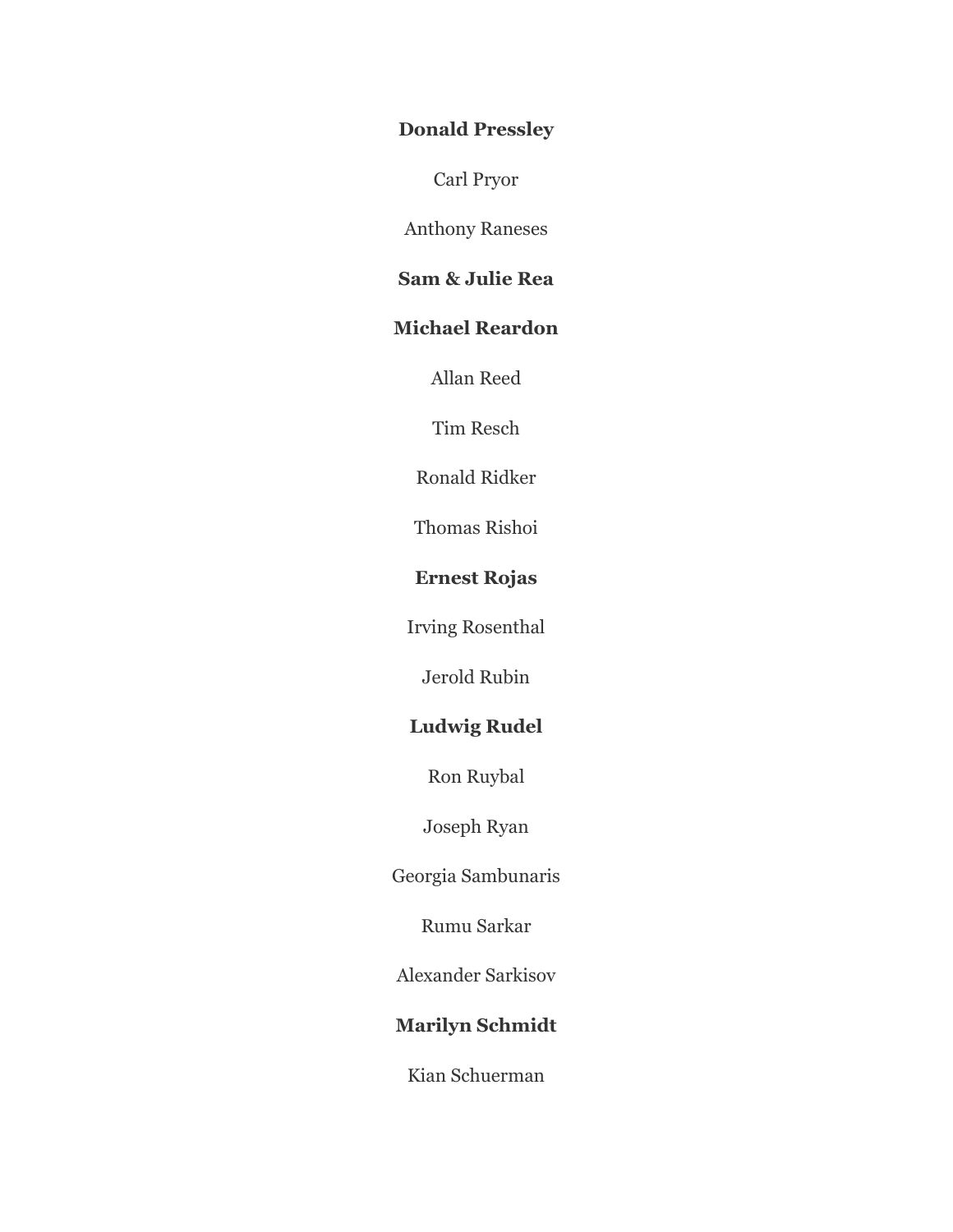Barbara Seligman

Satish Shah

# **Alexander Shakow**

# **David Shear**

Arthur Silver

Emmy Simmons

Roger Simmons

# **Thomas Sinclair**

# **Steven Sinding**

Mary Skarie

# **Glenn Slocum**

# **Ken Smith**

Valerie Smith

### **Robert Sonenthal**

# **David Soroko**

### **Erin Soto**

Donald Soules

Jonathan Sperling

## **David Sprague**

Donna Stauffer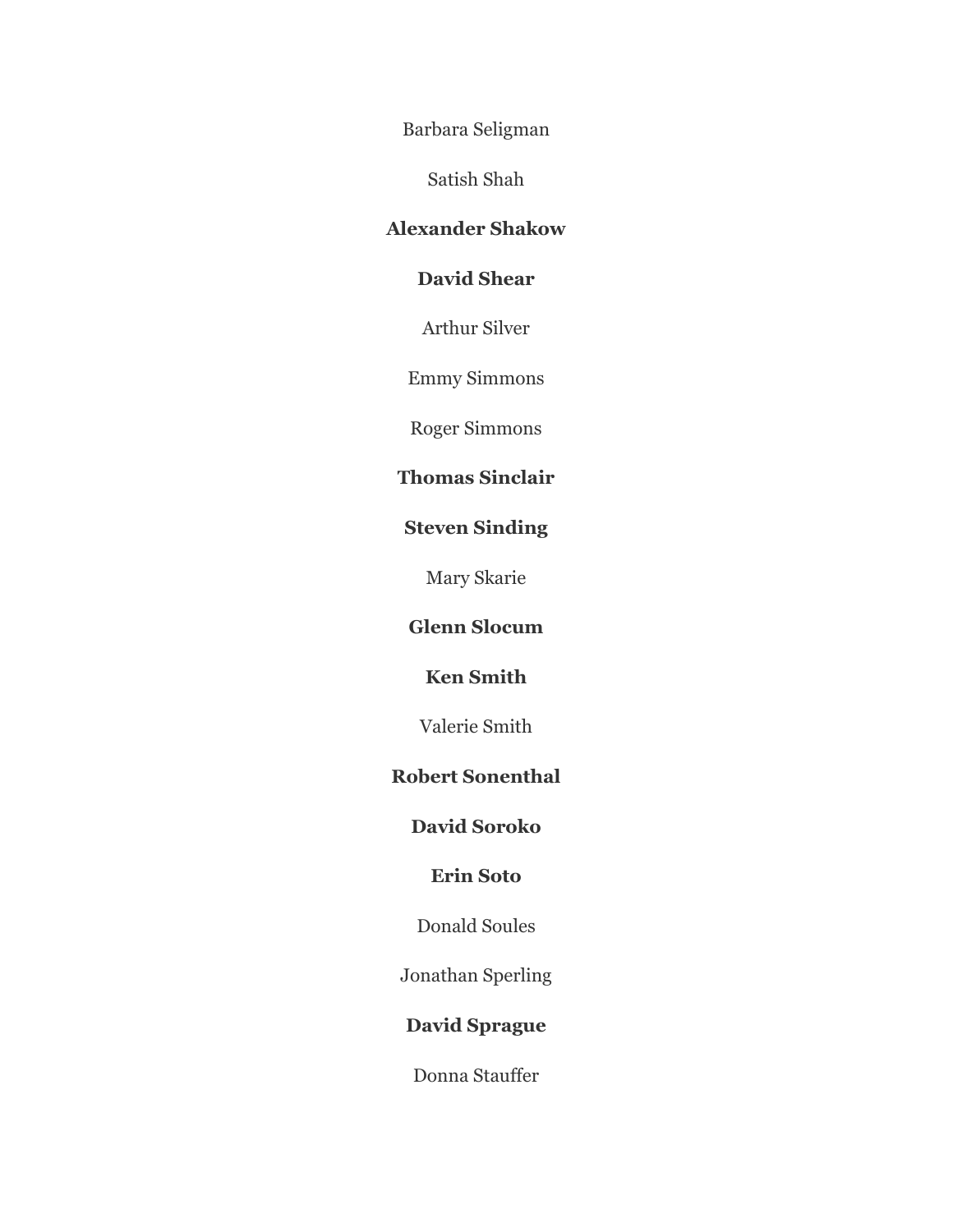Joseph Stepanek

Charles Stephens

# **Charles Stephenson**

Callison Stuart. C

Howard Sumka

James T Smith

SY Taubenblatt

John Thomas

## **Paul Thorn**

Rob Thurston

# **Kiertisak Toh**

# **Ricord Torgerson**

Dianne Tsitsos

## **Nancy Tumavick**

## **Karen Turne**

#### **Barbara Turner**

Charles Uphaus

### **Ann Van Dusen**

Bonni Van Blarcom

## **Roberta Van Haeften**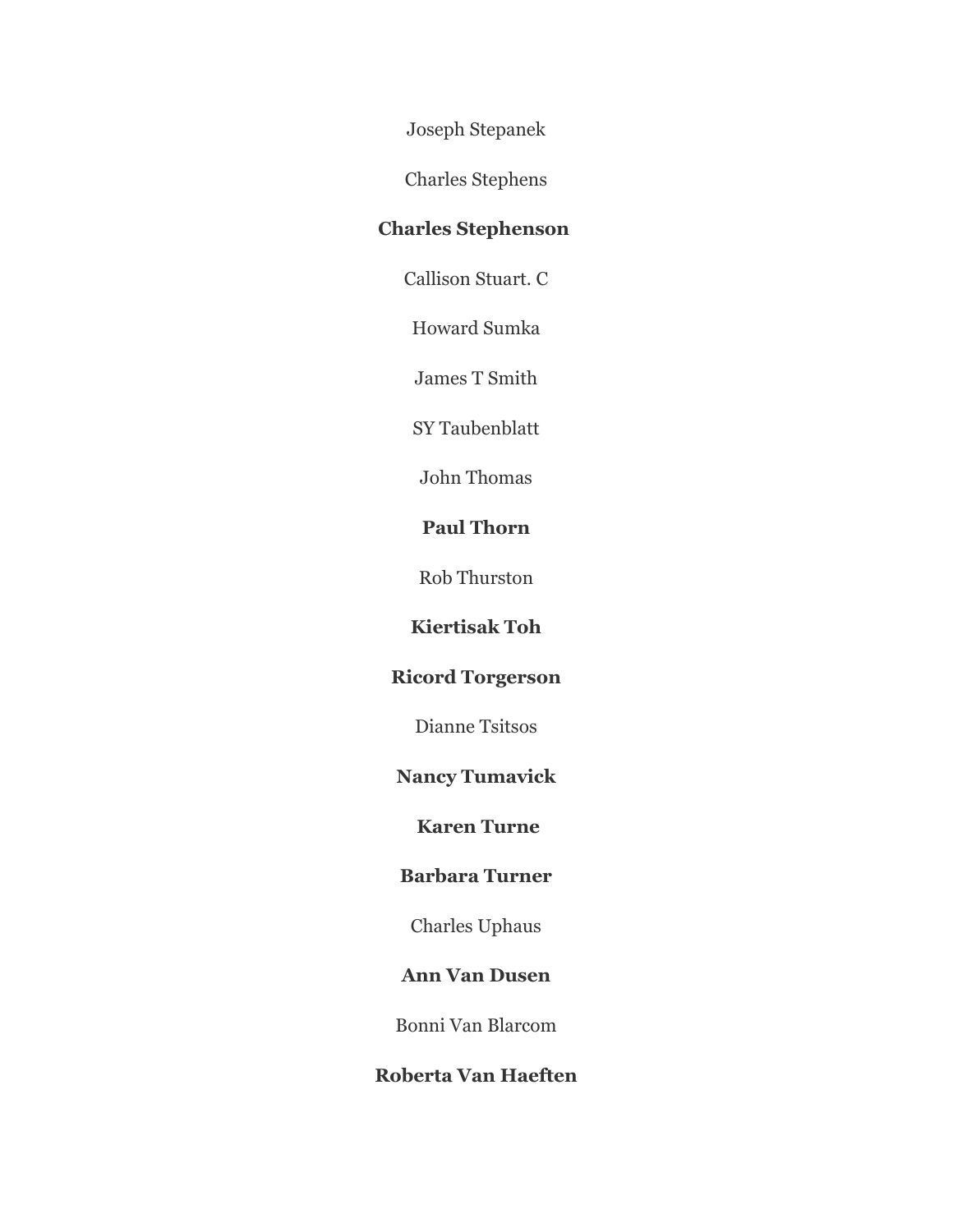## **Joseph Van Meter**

Ray Van Raalte

Nilka Varela

Ronald Venezia

# **Paul Vitale**

Frederick W. Schieck

### **James Walker**

James Ward

## **Elzadia Washington**

Jim Watson

Janice Weber

# **Gerald Wein**

Jerry Wein

## **Gordon West**

### **Aaron Williams**

Stephen Wingert

Jerry Wood

Guliya Yessengali

Moenes Youannis

# **Marilyn Zak**